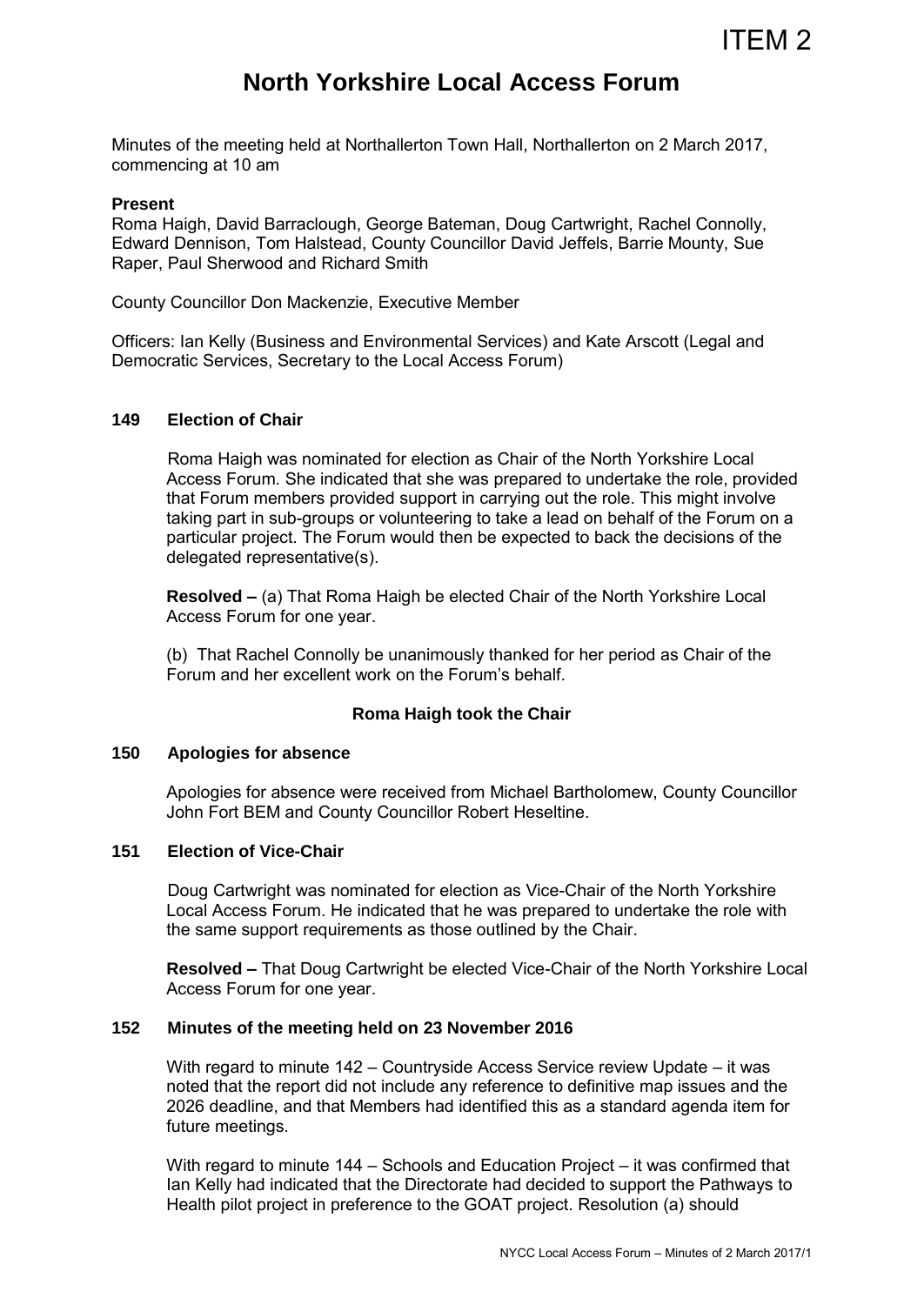therefore record "That the Forum supports the piloting of Pathways to Health with a small number of schools."

 In agreeing this amendment, the Forum thanked Rachel Connolly for her commitment on behalf of the LAF to raising the profile of this issue and persuading the Local Authority of the need to fill a gap, albeit taking a different approach to the one originally put forward by the LAF. The Forum asked for feedback on the Pathways to Health pilot school project in a year's time.

**Resolved** – (a) That, subject to the above amendments, the minutes of the meeting held on 23 November 2016 be agreed as a correct record and be signed by the Vice-Chair.

(b) that 2026 be included as a standard agenda item for future meetings

(c) that a report on the Pathways to Health schools project be scheduled in a year's time

# **153 Matters Arising from the minutes**

 The majority of the actions identified in the minutes of the previous meeting had been completed or were included elsewhere on the agenda.

The Secretary reported that there were two actions still outstanding from the minutes of the July 2016 meeting. In relation to minute 127, the Secretary had still to clarify the route for Forum members to access the Local Street Gazetteer. In relation to minute 129, the Secretary was still in the process of collating information on the planning notification and consultation processes for each of the various planning authorities within the LAF area for circulation to LAF members.

There was also an action outstanding from minute 147 of the previous meeting with regard to investigating options for a LAF web presence. The Secretary proposed to report back to the April meeting.

With regard to minute 142, Richard Smith circulated a number of photographs showing the work of the Lower Wharfedale Ramblers volunteer group. He reported that the formal review of the pilot volunteer project was due to take place shortly. Members indicated that they were eagerly awaiting the extension of the project to other groups to increase the number of groups participating and the amount of work undertaken. Supervision was highlighted as a key issue.

Members also referred to the Area 3 pilot project for Unsurfaced Unclassified roads (UURs), and the existence of various groups willing to contribute resources to these routes on a similar basis.

It was noted that a progress report on volunteering was currently scheduled for the April meeting of the Forum. Ian Kelly confirmed that he would also include an update on the Area 3 pilot.

**Resolved –** (a) That the Secretary reports back to the April meeting regarding a LAF webpage.

(b) That the Forum receives an update on the Area 3 pilot at the April meeting.

## **154 Public Questions or Statements**

There were no public questions or statements.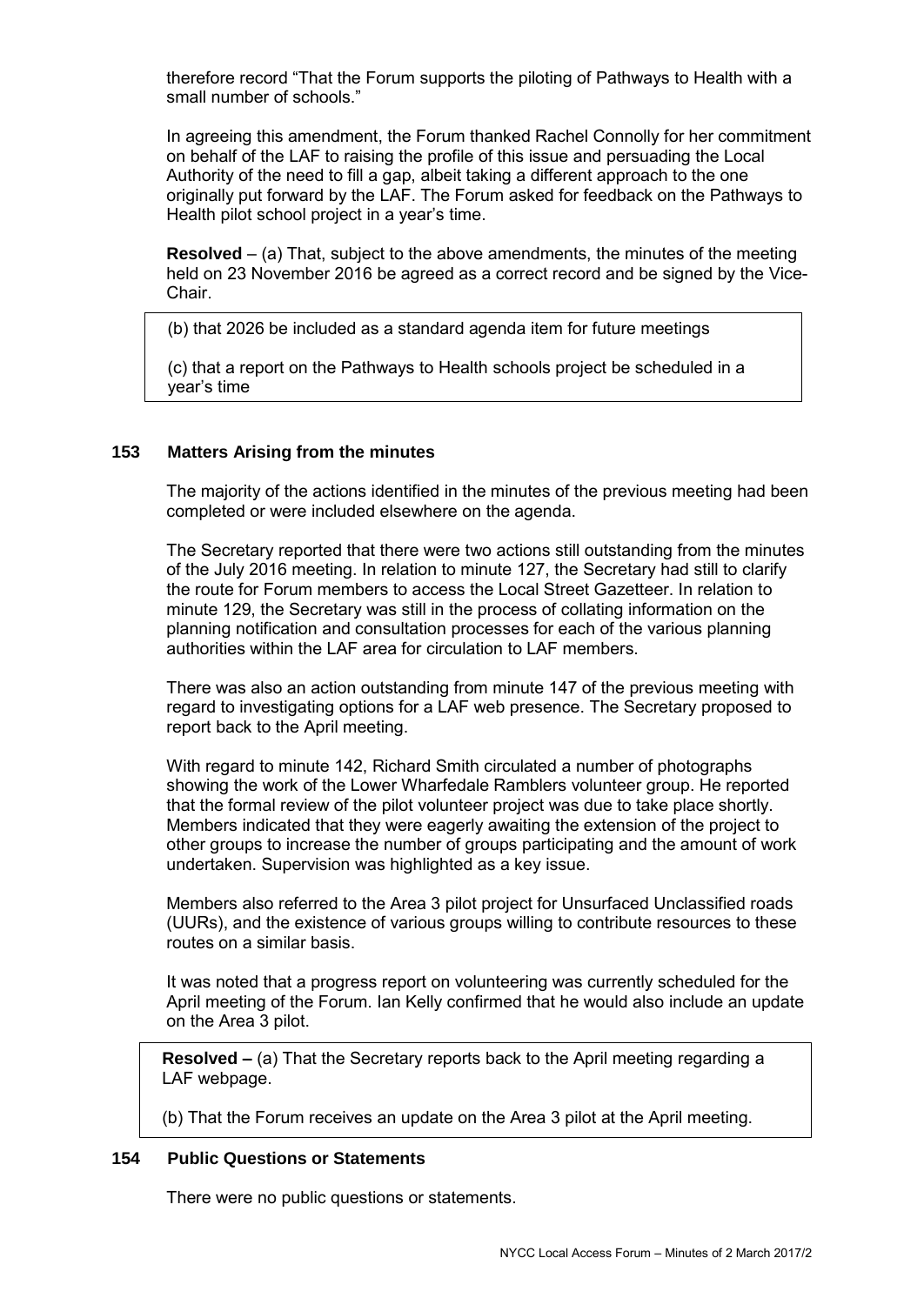# **155 Executive Member**

 County Councillor Don Mackenzie attended the meeting at the Forum's invitation, in his role as Executive Member for highways, road safety, access to the countryside (including Broadband and mobile phone coverage) and public transport and champion for road safety, walking and cycling.

By way of introduction he outlined some of the key areas of work across his portfolio:

- As the largest county in the country the council is responsible for around 6,000 miles of highways and 3,000 miles of footways. Budget reductions had resulted in a decline in maintenance; however in the last few years the Council has invested more in road surfaces and better treatments
- There are around 1,800 bridges in the county, with a particular legacy of problems arising from flooding during the winter of 2015/16. Tadcaster bridge was reopened on 3 February and as part of the repair work it has been widened, making it safer for pedestrians and cyclists.
- Whilst subsidies for the rural bus network have reduced to £1.5m, work to ensure value for money means that this money is achieving better results than previously, and the council is working closely with operators to make more routes commercially viable. The concessionary fare scheme continues to cost the Council Tax payer around £8m per year
- With regard to countryside access, nearly 200 responses had been received so far to the Public Rights of Way consultation
- The Council has been active since 2012 in investing in bringing super fast broadband to more areas of the county, particularly to areas where it is not commercially viable to lay fibre cables. By the end of phase 2 in June 2017, 90% of the county will be covered, moving to 95-96% of premises by the end of phase 3. The council is also discussing 4G roll out with the major mobile phone operators, including offering help through making land available, in order to support the local economy

In discussion with the Executive Member, the following issues were raised by Forum members:

- The successful Access Fund bid. The County Council will receive £968k for sustainable transport, principally walking and cycling, in Scarborough, Harrogate and Skipton. The full bid is available on the Council's website. Members indicated that the LAF would be keen to engage in any opportunities to contribute to future bids of a similar nature, or to contribute as appropriate to the development of detailed plans for the delivery of specific aspects of the Access Fund programme.
- A member referred to the plan to extend the bikeability scheme into secondary schools and queried whether this represented good value for money compared to other potential options for spending, such as covered cycle parking provision, given that all children should be able to access the scheme at primary school. Councillor Mackenzie stressed the County Council's ongoing financial commitment to invest in cycle training for young people following national funding cuts in this area, and the importance of equipping children with the skills and confidence to cycle safely
- The desire of the motor cycle and 4x4 trail riding community to offer their skills and support to the council to help maintain those routes that are available to them. The Executive Member welcomed this desire to work together, at the same time acknowledging the underlying tensions with ramblers where irresponsible use by a small minority has caused damage to routes
- Changes in national planning policy with regard to off street parking provision for new developments, which was now based on a minimum requirement, and the implications in regard to there being less call for specific requirements for cycle parking provision
- The County Council's commitment to promote investment in improving provision for cyclists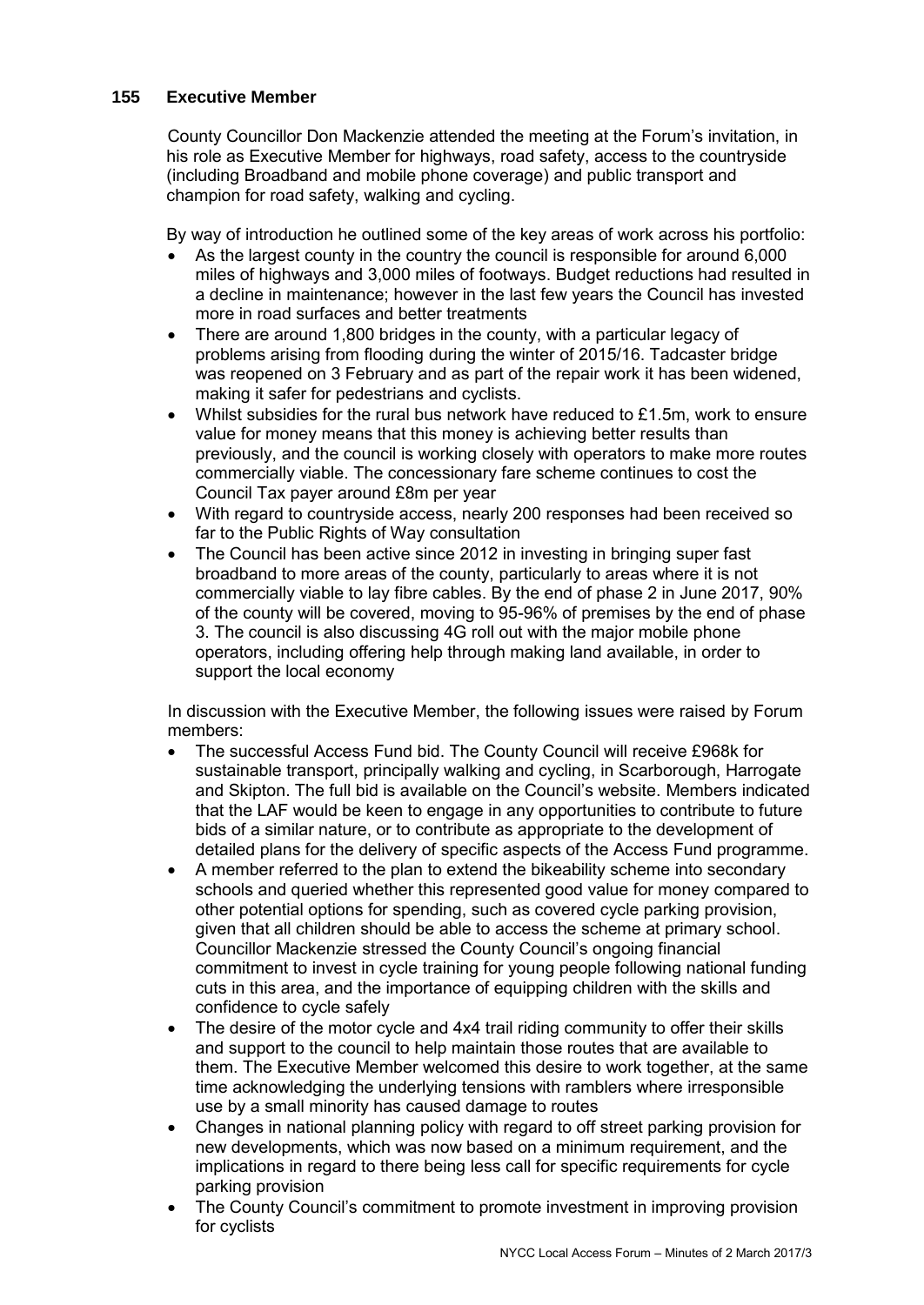- Whilst accepting the need for strategic planning, LAF members were concerned about the proportion of time spent on planning, prioritising and recording work at the expense of on the ground activity, within the significantly reduced staffing resources available in the public rights of way service. The LAF supported maximising the contribution of volunteers and ensuring that landowners fulfil their responsibilities
- Concern was raised about the state of gullies and verges and the dangers this poses for cyclists
- A request for information on progress in uploading County Council data onto the National Street Gazetteer – it was agreed that the Secretary would pass on details of the specific request to the Executive Member after the meeting for a response
- Concerns about the protection of access where Network Rail may wish to close crossings that currently included rights of way.
- In response to specific local issues riased, members were advised to raise these through their local County Councillor

In conclusion, the Chair thanked Councillor Mackenzie for attending the meeting and proposed that this should become a regular event.

**Resolved** – (a) That the Executive Member be thanked for his attendance.

(b) that the Secretary pass on details of the request for information regarding the National Street Gazetteer

(c) that the Executive Member be invited to attend the Local Access Forum on a regular basis every 12-18 months.

# **156 Public Rights of Way Consultation**

The Forum considered a report of the Secretary introducing the current public consultation by North Yorkshire County Council on Public Rights of Way. Ian Kelly, Countryside Access Manager, attended the meeting to respond to Members' questions about the consultation.

Members were reminded that the Forum had previously responded to an earlier stage of consultation, in February 2016.

In response to a query regarding resources, Ian Kelly confirmed that, of the six field officers in his team, only one was involved with this project for a part of their time.

Whilst recognising that this consultation was aimed at providing a structure against which to prioritise future work, the Local Access Forum was very keen to see that the time spent on the relatively complex administrative processes needed to apply and record the suggested criteria was minimised, in order to maximise the amount of time spent "doing". In any event, the LAF agreed that the criteria were only a guide in the efficient resolution of issues, as indicated in the consultation paper.

Members understood that the driving force behind this exercise was the reduction in available funding. Nevertheless, the LAF felt that the public needed explicit reassurance that the County Council did not intend to use this process to avoid fulfilling its statutory duty to maintain the rights of way network.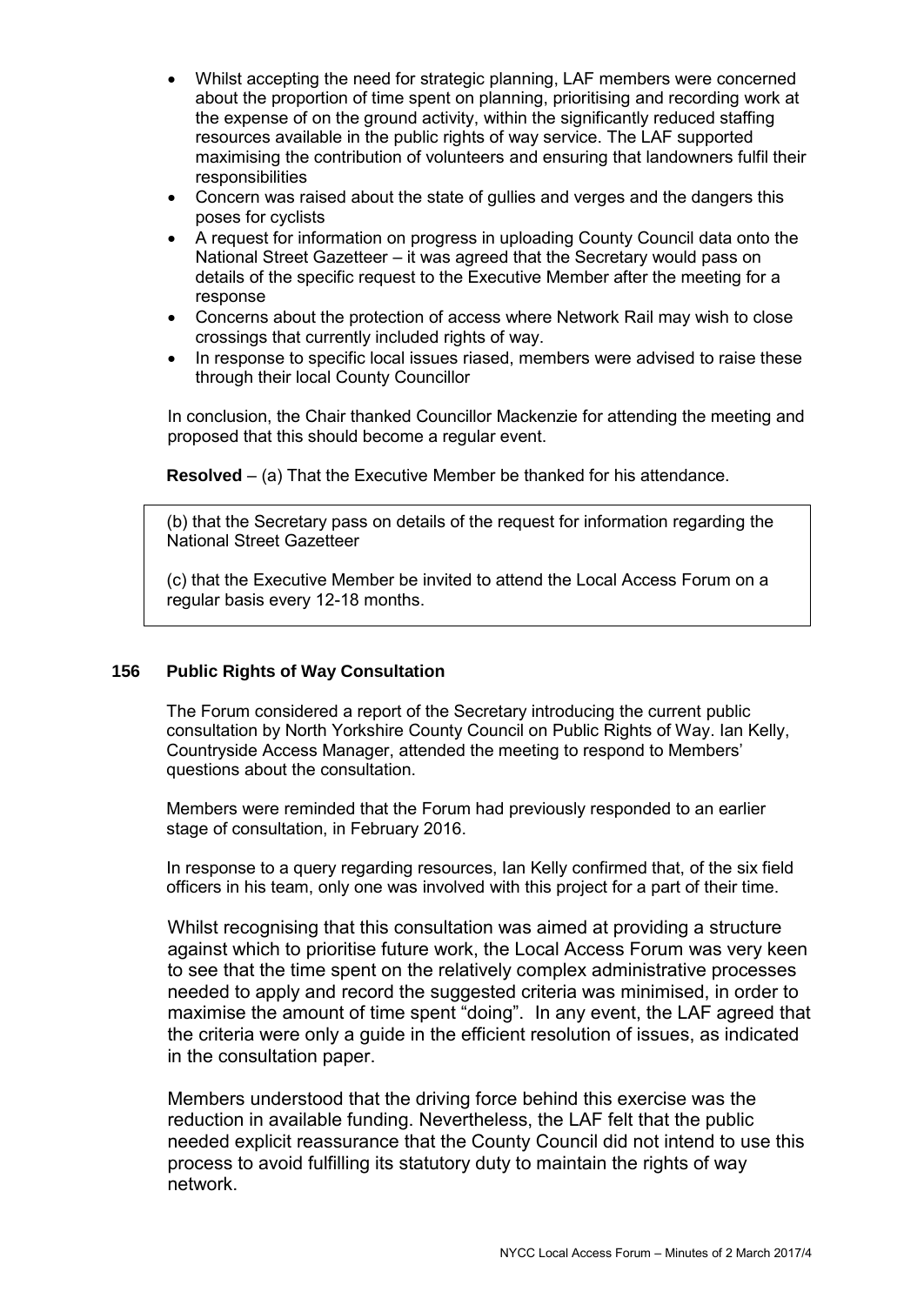Concerns were expressed about the fate of routes accorded a low priority in the current exercise, and the possibility of this being perceived as a back door route to these routes disappearing in the future.

Members of the LAF felt that, in order to maximise available resources, the County Council should be shifting the onus back onto landowners to fulfil their responsibilities, and back this up first with a communications strategy and then with enforcement action where required. The Council would then be able to focus more of its limited resources on dealing with those issues for which it was directly responsible. Arising from this, the LAF requested that a report clarifying the different County Council and landowner responsibilities be brought to a future meeting for discussion.

Following the LAF's initial comments in February 2016, members remained concerned that the scoring system would lead to urbanisation of the network, in what is largely a rural county. For example, under the proposals, a footpath in a town would automatically be given priority even if it was a dead end.

Members also remained concerned as to whether the proposals would support connectivity between settlements. It was suggested that at least one route between each town or village should be made a priority in order to maintain a network of good walks.

It was suggested that the form filling required for reporting issues could be simplified.

Despite the concerns expressed, members were very keen to see volunteer skills and resources harnessed to deliver against the model once it was agreed, and as soon as the pilot volunteer scheme was ready to be rolled out following the upcoming review.

As in its previous comments, the LAF supported the need for officers to be able to exercise their professional judgement in delivering the service on the ground.

Ian Kelly confirmed that it was expected that, following consideration of the consultation responses, the new prioritisation and maintenance model would come into operation over the summer period. The Forum welcomed and strongly endorsed the commitment to review the scheme after 12-18 months of operation, and would wish to contribute to this review process.

**Resolved** – (a) That the Secretary produces a summary of the comments made at the meeting and circulates it by Friday 10 March to all LAF members for comment.

(b) That David Barraclough co-ordinates a formal response to the consultation based on the above comments, which the Secretary will submit on behalf of the Forum.

(c) That the LAF contributes to the review to be undertaken after the new arrangements have been in operation for a year.

(d) That a report clarifying the different County Council and landowner responsibilities in relation to Public Rights of Way be brought to a future meeting for discussion.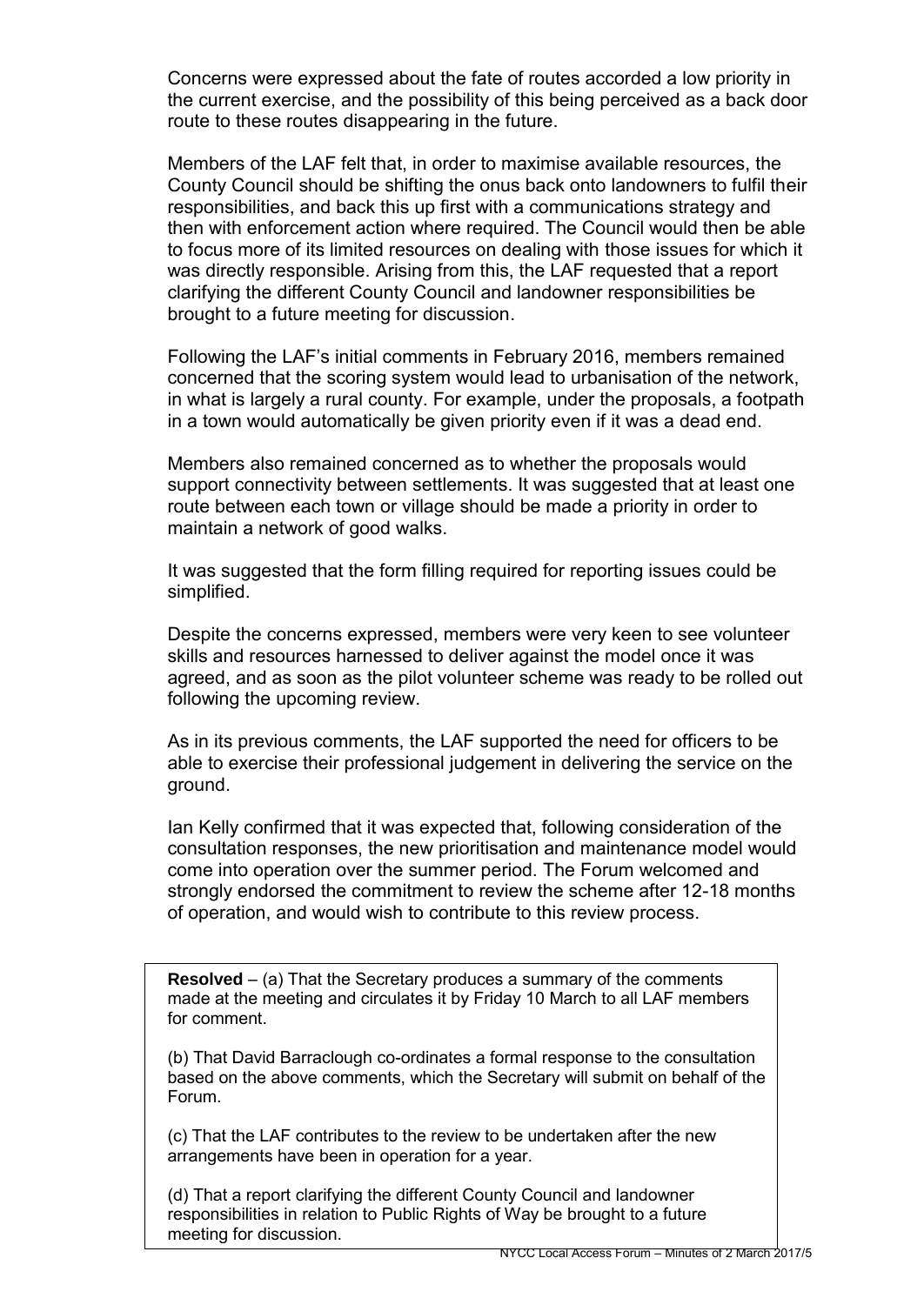## **157 2026**

 This item had been added as a standing item on the agenda at Members' request, to enable the LAF to discuss any new information regarding the 2026 cut-off date for the recording of public rights of way within the Definitive Map and Statement.

Ian Kelly confirmed that there was no change from the County Council's perspective since the position was last formally reported to the LAF, as government feedback was still awaited. He confirmed that, to the best of his knowledge, the ADEPT group of local authority officers had made representations to DEFRA.

Members of the Forum expressed frustration at the continuing national delays in relation to 2026, which was felt to have been exacerbated by the impact of Brexit work.

Richard Smith reported on extensive involvement with both Bradford and Leeds regarding 2026. He referred to work being carried out by Otley Parish Council to research and claim paths, which might provide a useful example to encourage Parish Councils in North Yorkshire.

 Ian Kelly confirmed that, to date, the County Council had not seen an influx of new claims for paths, but that he anticipated that this would happen at some point. He shared the frustrations of both users and landowners regarding the complexity and costs of the current statutory process for DMMOs, which it had been hoped would be simplified following on from the Deregulation Act.

LAF members suggested that the County Council should be more proactive in reminding landowners of their responsibilities through proactive publicity. This could take some of the emphasis away from inappropriate expectations on the County Council to undertake work. Ian Kelly confirmed that information is provided on the Council website, but it would also be timely to undertake some additional publicity following on from the public consultation.

**Resolved** – That the discussion be noted.

## **158 District Council Updates**

The Forum considered a report of the Secretary providing an update on liaison with District Councils.

Members noted the update on the Scotch Corner development from David Barraclough. They supported the proposal to investigate the potential for further consultation with the LAF regarding highways requirements, if the consultations referred to had not already taken place, and agreed that David Barraclough should take this forward on behalf of the Forum.

Members noted that David Gibson's formal resignation from the Forum had been received by the Secretary during the course of the meeting. As a result of this, changes in District Council liaison representation was discussed.

Tom Halstead reported that a new lead Planning Officer had been appointed in Selby, in a shared arrangement with York. He and Barrie Mounty were requesting a meeting.

**Resolved** – (a) That the updates on liaison with District Councils be noted.

(b) That the Secretary investigates whether there is an opportunity for David Barraclough to comment on behalf of the LAF in relation to the Scotch Corner Development highways requirements.

replace Roma Haigh as Scarborough representative.  $\overline{\phantom{a}}_6$ (c) That the following changes in District Council liaison representatives be agreed: Roma Haigh to become Ryedale representative; Doug Cartwright to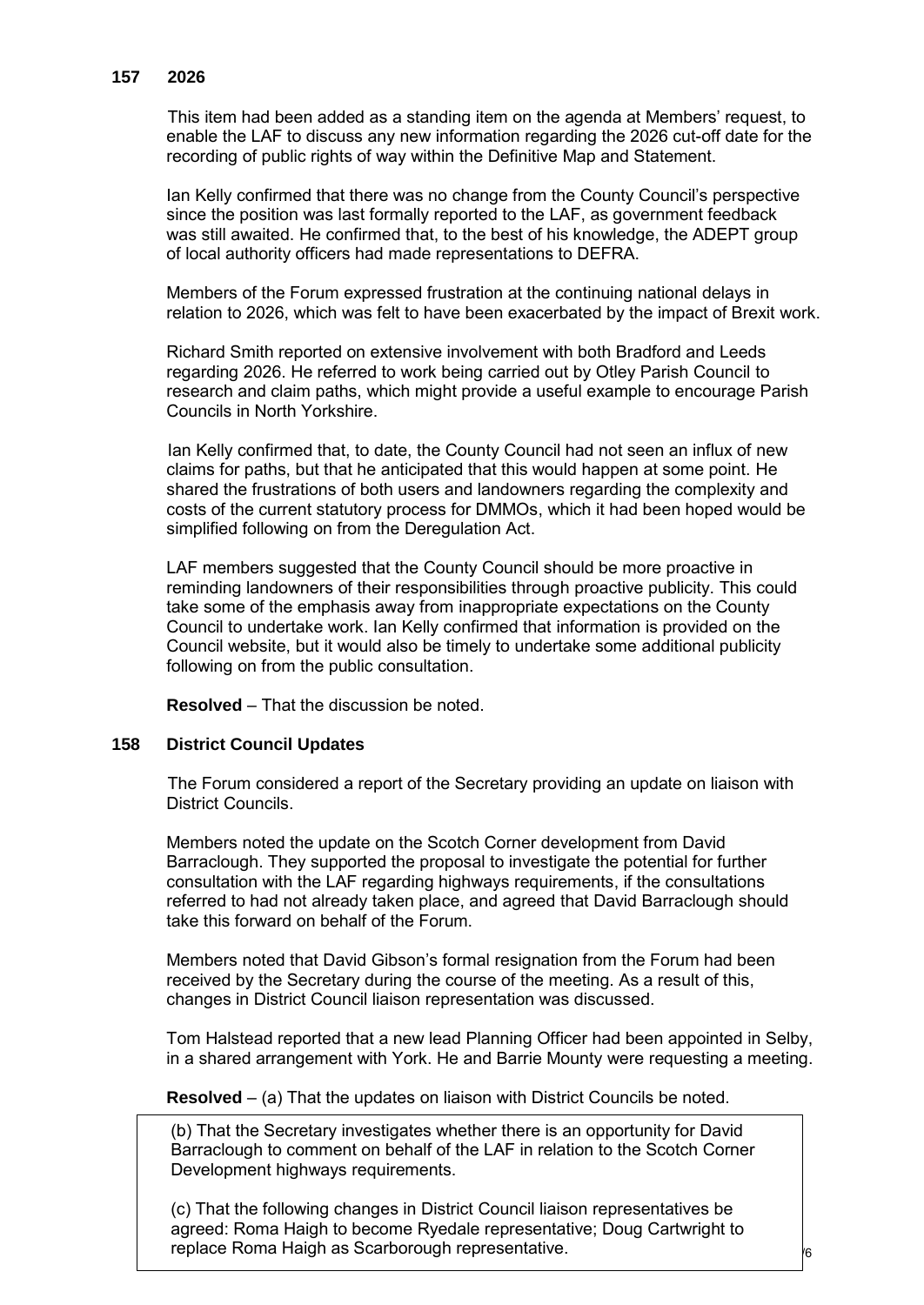# **159 Regional meeting and National Conference**

Members considered a report regarding the forthcoming Regional Access Forum meeting and the LAF national conference.

It was noted that the proposed national conference had now been deferred until June, with a final date still to be confirmed.

**Resolved –** (a) That Roma Haigh and County Councillor David Jeffels attend the Regional Access Forum meeting on 8 March.

(b) That consideration of attendance at the national LAF conference be deferred until the April meeting.

# **160 Secretary's Update Report**

 Members noted a report from the Secretary updating the meeting on activity since the last meeting. The report covered the following items:

- Noted that the Planning Inspector had now issued his report on the soundness of the Scarborough Borough Local Plan
- David Barraclough had attended a workshop regarding the River Swale Catchment Management Plan and Councillor Jeffels had attended a Tour de Yorkshire roadshow event
- Noted the latest position on Local Development Plan progress across the District Councils
- Noted one Open Access restriction

The Secretary also reported that the Joint Minerals and Waste Plan was due to be considered by the County Council's Executive on 7 March. The Forum's formal comments on the latest consultation had been reported and noted.

Rachel Connolly reported back on contact with Catterick Garrison regarding access issues relating to future expansion plans. The current Commander, who she had been in contact with, was being replaced. She would be trying to make contact with the area MOD officer with responsibility for access issues.

Rachel Connolly also reported back on meetings regarding Non-motorised Users and the A1 upgrade project, which was due to be completed by the summer. It was felt that positive progress had been hindered by the need to cut costs and also by having 5 different project directors across the scheme period. Rachel was asked to provide a brief summary of the project experience for the next meeting, to enable the LAF to formally acknowledge the work undertaken.

**Resolved** – (a) That the report be noted.

(b) that Rachel Connolly provides a report on the A1 upgrade for the next meeting of the Forum.

## **161 Forward Plan**

The Forum considered a report of the Secretary inviting members to consider the start time for meetings and to identify items of business for future meetings.

It was agreed that the start time of future meetings should be considered as the first substantive item at the next meeting.